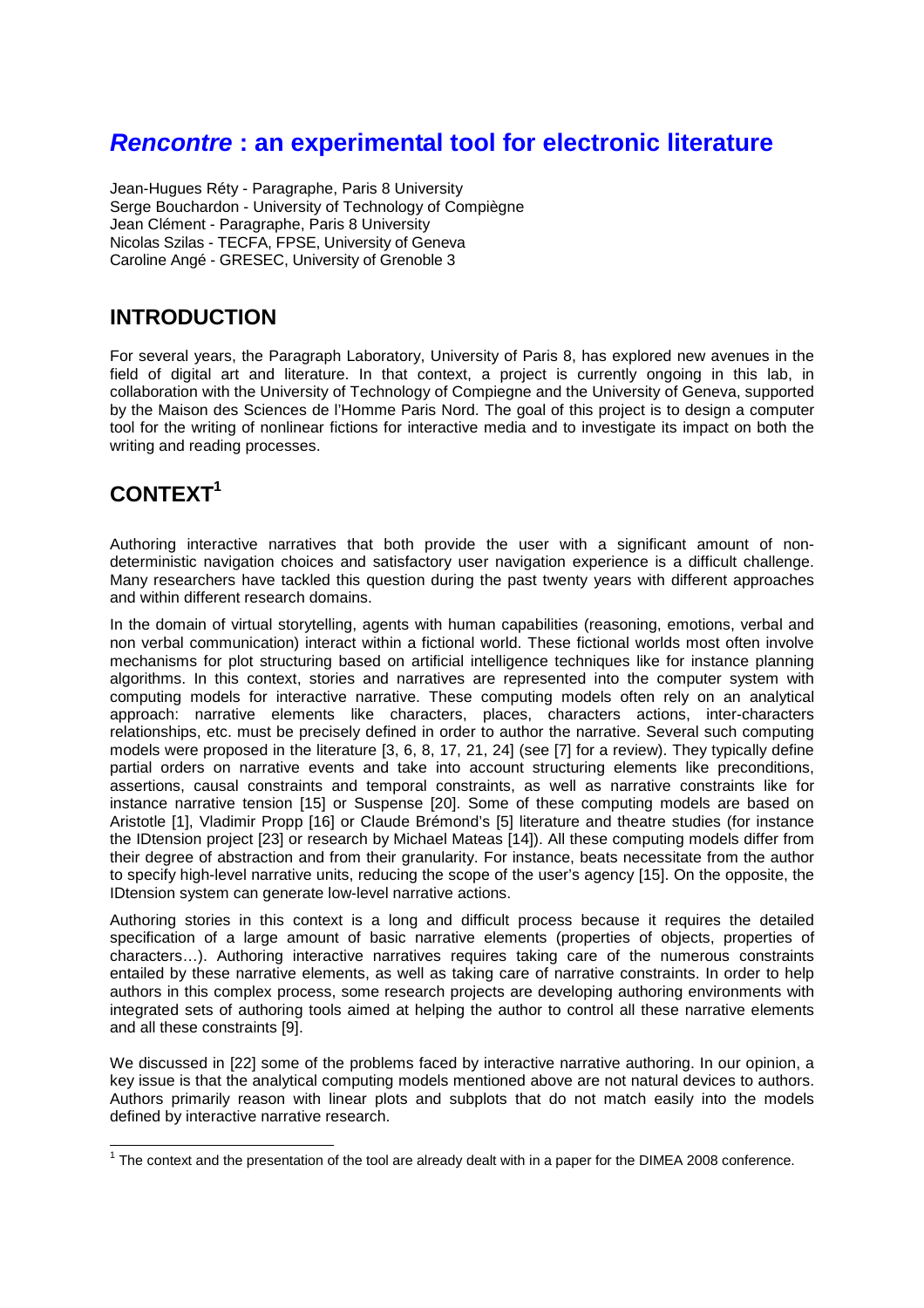Electronic literature is another domain of interest with respect to interactive narrative. Since the late eighties, authors have been investigating the authoring of electronic literature with software like Dreamweaver or Storyspace [4]. Some interesting results were obtained (let us cite the hypertext novel Afternoon a story, by Michael Joyce [11]), but electronic literature has failed to produce a large variety of satisfactory narratives. In our opinion, a major reason for this situation is that the hypertext model Dreamweaver and Storyspace are based on hardly allows for the controlling of narrative constraints. Several proposals were made in order to extend the hypertext model, like for instance preconditions on links [4, 13]. This resulted in some improvements, but it didn't solve the more general problem of authoring interactive narratives with hypertexts.

Beside the domain of electronic literature, authoring tools for branching narratives have been developed [2, 18, 19, 10]. Some of these tools provide graphical authoring interfaces based on 2D graph representation. These attempts failed in offering solutions to manage large-scale hypernarratives because as the graph gets bigger, the author hardly maintains a global sense of the overall branching structure.

We think there is a need for interactive narrative authoring tools and engines that do not primarily involve a complex analytical process and that in the same time allow for much more control over the narrative than hypertext-based models and branching narratives. We propose such tools in this paper. Our starting point is the very important role played by structural division in authoring (non interactive) textual narratives. The organization of text into words, sentences, paragraphs, chapters, volumes, etc. helps the author to structure his/her writing. This organization helps the author to maintain a higherlevel view on what he/she is authoring, especially when the text grows long. Whenever considering the text from the bottom of this "structural division hierarchy", the author can focus on writing words and sentences. Whenever considering the text from some higher level, the author can focus on ordering paragraphs, sets of paragraphs, chapters… that is on a higher-level structural organization of the narrative. We propose a generalized notion of section, that we name *hypersection*, in order to provide authors with high level structuring elements dedicated to interactive narrative authoring.

## **RENCONTRE : A TOOL BASED ON HYPERSECTIONS**

Rencontre is an experimental tool based on a dynamic link engine, managed by structural entities named hypersections. A hypersection is a recursive container : it can include not only framents, to be directly accessed by the reader, but also hypersections. Simple rules for sequencing/interweaving hierarchical hypersections allow for very variable potential reading trajectories, while limiting the complexity of writing that is observed in classical hypertextual approaches.

This section describes hypersections. In our framework, an interactive narrative is a set of fragments structured with hypersections.

Let us call *fragment* an atomic content element in our framework. Fragment contents are intended to be displayed to the audience. Fragments can contain simple text but can also contain other medias.

Termination of a fragment. Every fragment is associated a termination property. A straightforward example of a termination property associated with a fragment is: the fragment is terminated when it has been displayed to the user who is viewing the interactive narrative (this means that the user will not be displayed twice this fragment). The author of an interactive narrative can specify more elaborated termination properties in such a way that the user will be given access to the same fragment several times.

The aim of the computing model we present here is to provide authors with a simple tool for structuring fragments together. Fragments can be composed together within hypersections, in a recursive manner, as follows:

A hypersection is composed of:

- a set of subsections:
- a behavior;
- a termination property.

Subsections are fragments or hypersections. The set of subsections in a hypersection may contain fragments only, hypersections only, or a combination of fragments and hypersections. No circularity is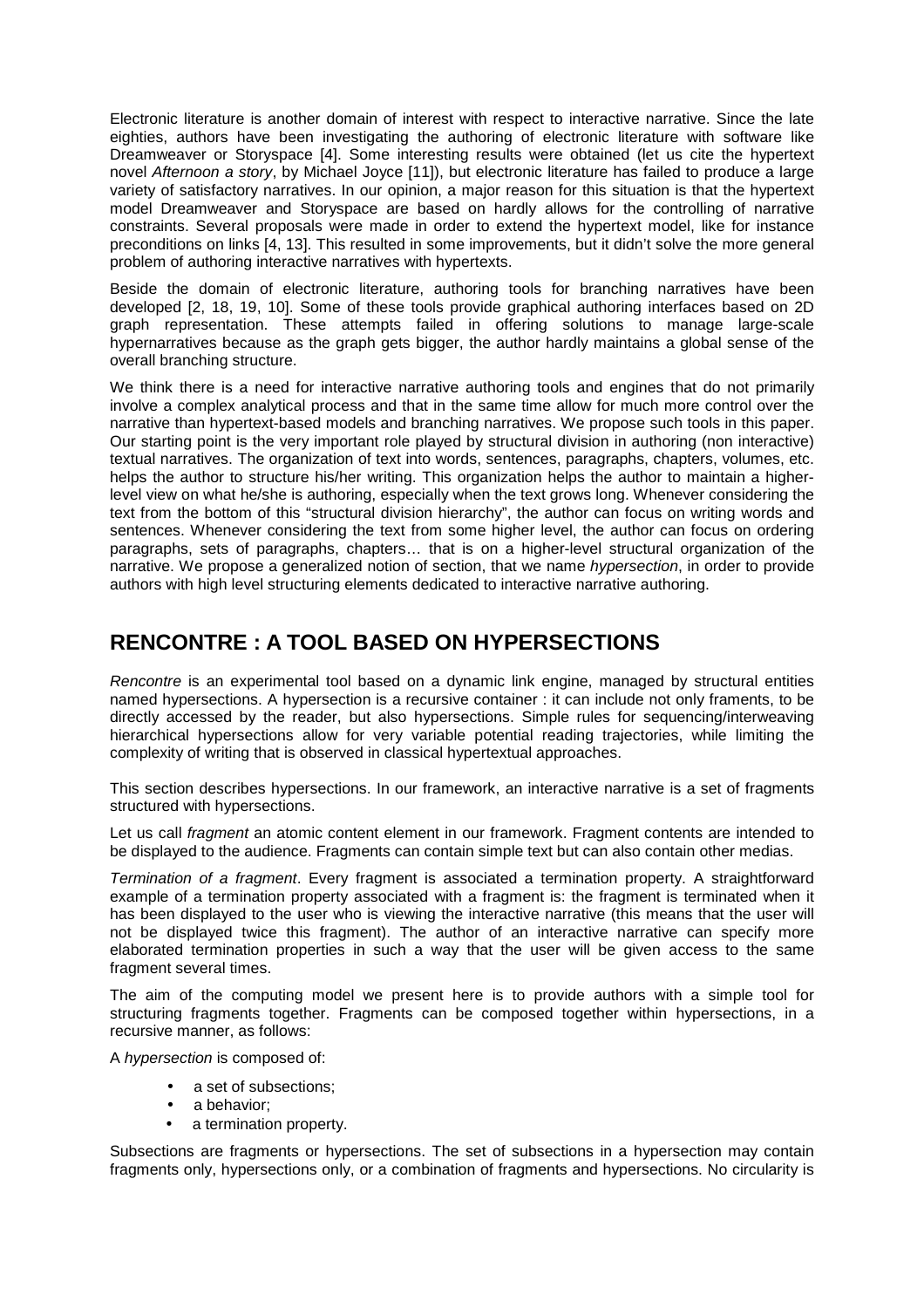allowed: a hypersection must not contain itself, directly or indirectly. Hypersections are thus organized in a hierarchical way.

Termination of a hypersection. A straightforward example of a termination property associated with a hypersection is: the hypersection is terminated when all its subsections are terminated. The author of an interactive narrative can specify more elaborated termination properties, for instance in such a way that the hypersection is terminated when a certain percentage of the fragments it contains are terminated.

In our framework, a user reads an interactive narrative by successively accessing fragments. At each stage, the set of fragments that can be accessed by a user is specified by the hierarchy of hypersections, behaviors of hypersections and by termination of fragments and hypersections. We call this set: set of successor fragments. The hierarchical structure of hypersections and fragments specify all the different paths users can experiment among fragments. The specific path one user is going to experiment is determined by user interactions.

We define two main classes of hypersection behaviors. These two kinds of behaviors were foreshadowed in a previous work with Robert Kendall [12].

Deterministic behaviours. Reading a deterministic hypersection (i.e. a hypersection with deterministic behaviour) proceeds with respect to the order of its sub-sections: whenever one user accesses a deterministic hypersection, he/she accesses its first non-terminated sub-section. To be more precise, the set of successor fragments of a deterministic hypersection is the set of successor fragments of its first non-terminated sub-section.

Deterministic hypersections provide a structural organization where subsections are organized into sequences. This kind of hypersection is particularly dedicated to plot structuring. Plot structures require the satisfaction of causal constraints and narrative constraints. The simplest way for enforcing such constraints is sequencing.

Non-deterministic behaviours. Reading a non-deterministic hypersection proceeds without any predefined order: whenever one user accesses a non-deterministic hypersection, he/she can access any non-terminated sub-section. To be more precise, the set of successor fragments of a nondeterministic hypersection is the union of the sets of successor fragments of its non-terminated subsections.

Non-deterministic hypersections provide a structural organization where no particular order on subsections is specified. This kind of hypersection is particularly dedicated to narrative descriptions: character descriptions, global situation descriptions, descriptions of locations where the action takes place, etc.

These two types of behaviour offer basic tools for structural organization of fragments altogether. The expressiveness of the framework we propose in this paper results from their combination. A deterministic hypersection can contain (directly or indirectly) non-deterministic hypersections, and vice versa.

When authoring first examples of narratives within our framework, we found that deterministic behaviours entailed reading problems. When accessing the last fragments of a subsection, the reader was given a decreasing number of choices. At the end, he only had one choice! We thus introduced a new type of behaviour.

Deterministic behaviours with fuzzy transitions. Reading a deterministic hypersection with fuzzy transitions proceeds with respect to the order of its subsections, except that the reader can be given access to a subsection B before the preceding one, say A, is terminated. A threshold specified by the author defines the moment when the reader can access B. For instance, if this threshold is 70%, this means that whenever one reader has read more than 70% of A, then he/she can both access A and B. The author can also set up a mechanism that insures that the reader will terminate A before going too far in reading B. This is defined with another threshold. For instance, if this threshold is 20%, this means that if the reader reads more than 20% of B, then he/she is forced to terminate A before going further in reading B.

# **A GRAPHICAL AUTHORING TOOL**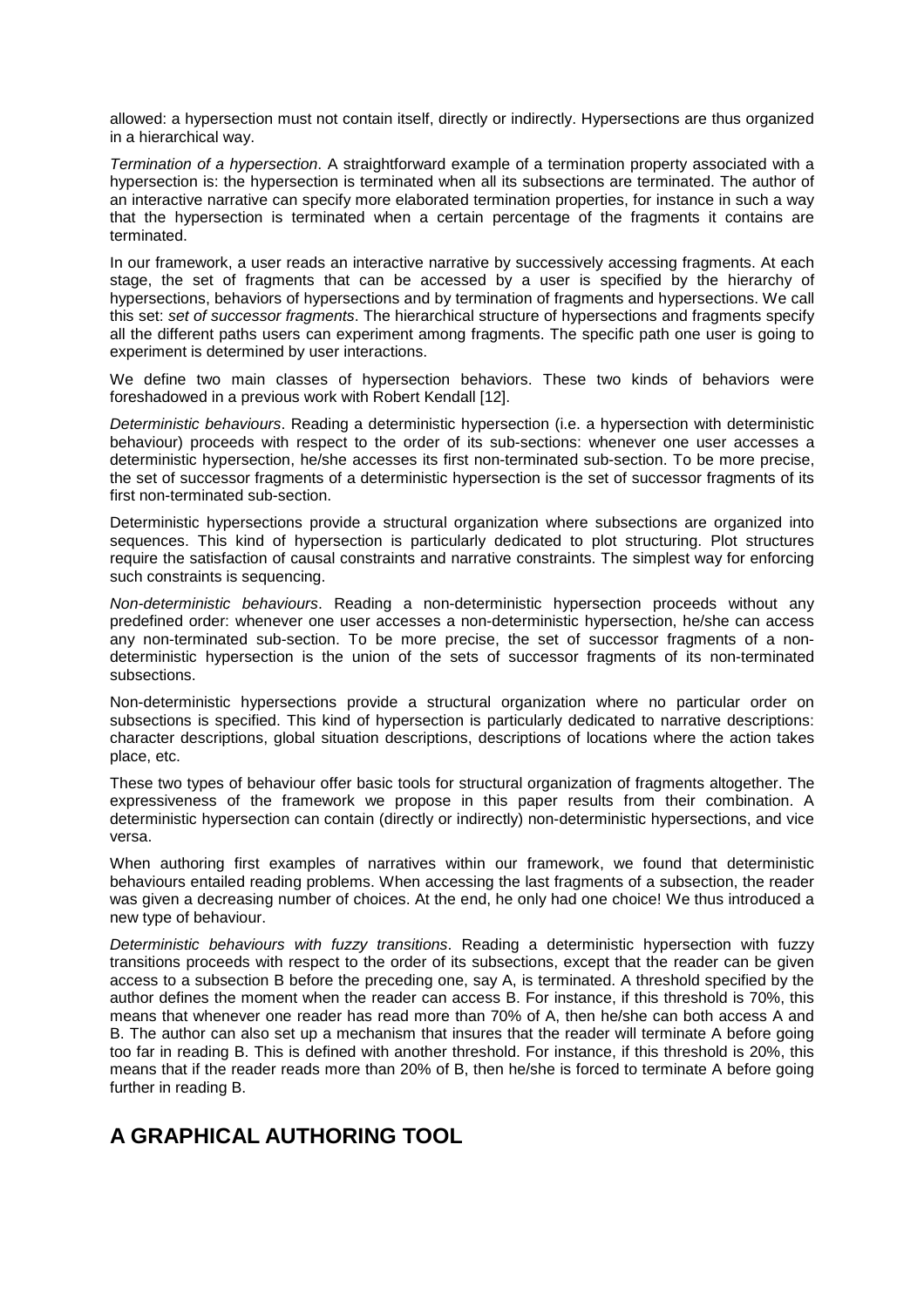The tool is developed in Java with Eclipse. It currently contains some writing and reading features such as the folding/unfolding of the structure, the zooming or the colour coding. The tool is developed in collaboration with authors and readers. This design methodology aims at experimenting several alternative interfaces.

The tool is now composed of various modules: the writing module, the structure visualisation module and the reading module (itself composed of a fragment reading interface and an inter-fragment navigation interface).

### **The writing module**

Authoring an interactive narrative within our framework is writing a set of fragments together with organizing these fragments into a hierarchy of hypersections. Our assumption is twofold.

First, we assume that this simple framework has yet enough expressive power to allow for authoring interesting interactive narratives (we foresee extensions to what is presented in this paper in order to strengthen further this expressive power). A short interactive fiction with 38 fragments was already authored, and we are currently working on a "real size" experiment with a recognized author.

Second, we assume that authoring within our framework allows for a rather good control of the author over the overall work. In other words, we expect our framework to overcome the "lost in hyperspace" syndrome that authors (and readers...) often encounter whenever the size of an interactive narrative grows high. Our answer to this challenge is based on the one hand on the notions of hypersection and behavior that are simple enough to allow for a good understanding by human of a combination of hypersections into a hierarchy of hypersections. On the other hand, the notion of hypersection (and more specifically hierarchical composition of hypersections) allows for efficient visual representation of an interactive narrative structure into a tree of hypersections.

We designed a visual representation of a hierarchy of hypersections into a 2D tree. This representation was implemented in Java using the JTree library. Figure 1 shows a part of the hypersection hierarchy of the short fiction we wrote with hypersections.



**Figure 1. Hierarchy of hypersections represented into a 2D tree. Fragments are in green, non-deterministic hypersections in blue, deterministic hypersections in violet, and fuzzy deterministic hypersections in light violet.** 

The authoring tool includes a structure editor based on this 2D tree representation. The editor allows for creating, editing and modifying a hierarchy of hypersections. For every node, a rollover frame gives details as shown in figure 2. Let us notice the *nbChoicesMax* parameter that appears in this figure. This parameter can be associated with any hypersection node. It constrains the cardinality of the set of successor fragments to be less or equals to nbChoicesMax. In other words, the reader tool (see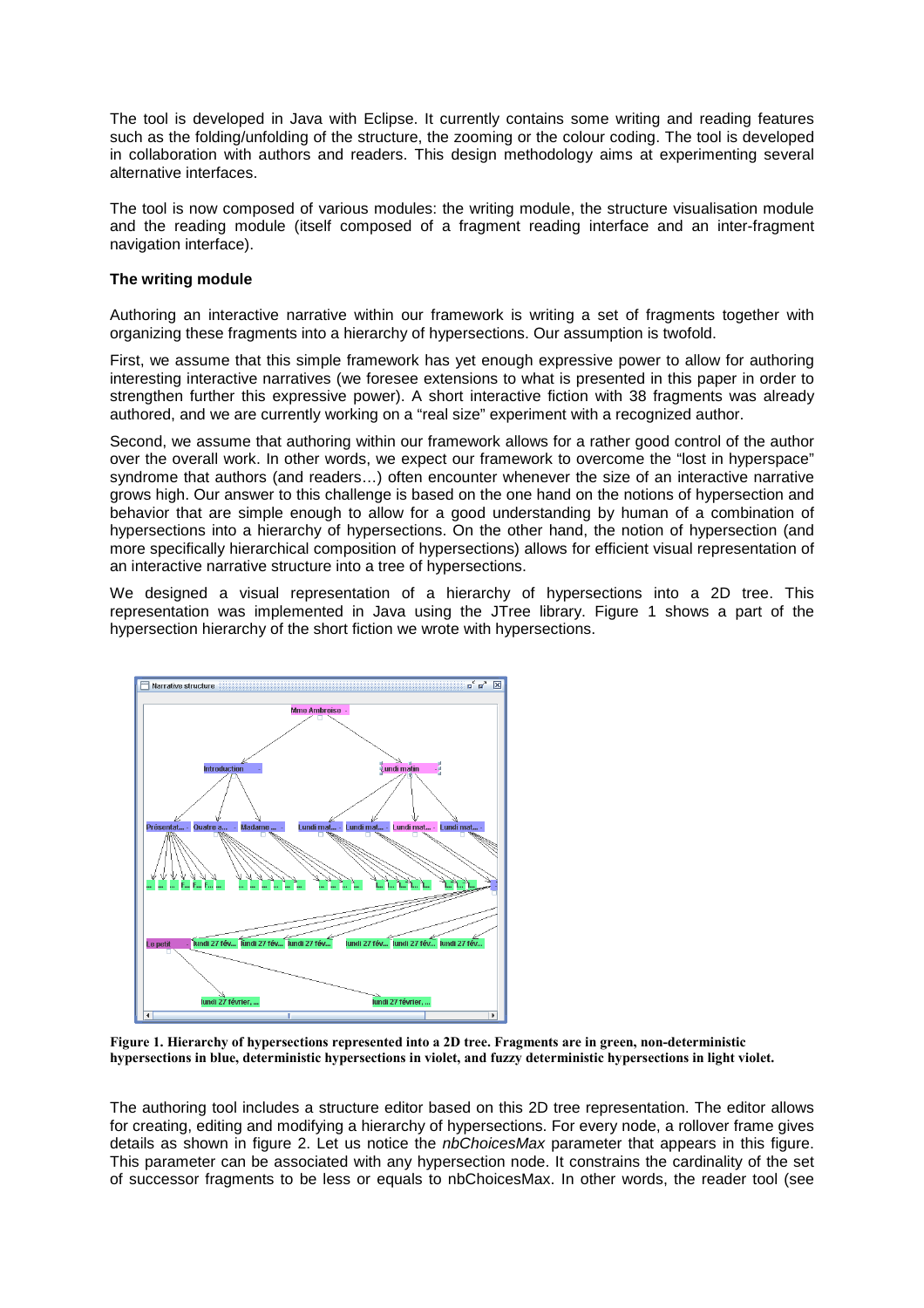section 4) will propose to the user no more than nbChoicesMax selection choices at each step when accessing the hypersection. This mechanism prevents cognitive overload of the reader with too many alternative choices.



**Figure 2. Rollover** 

Fragments are edited as shown in Figure 3. Fragment contents are coded into HTML. They can be modified with an integrated HTML editor. Hypersections can be edited in similar way. The interface allows for adding, suppressing and moving nodes.



**Figure 3. Edition of a fragment** 

Zooming and folding/unfolding of subtrees are two important features. The author can work on global organization of the narrative with viewing the entire tree or large parts of the tree. He/she can also focus on small parts of the tree with zooming or folding subtrees. Figures 4 and 5 show these functionalities.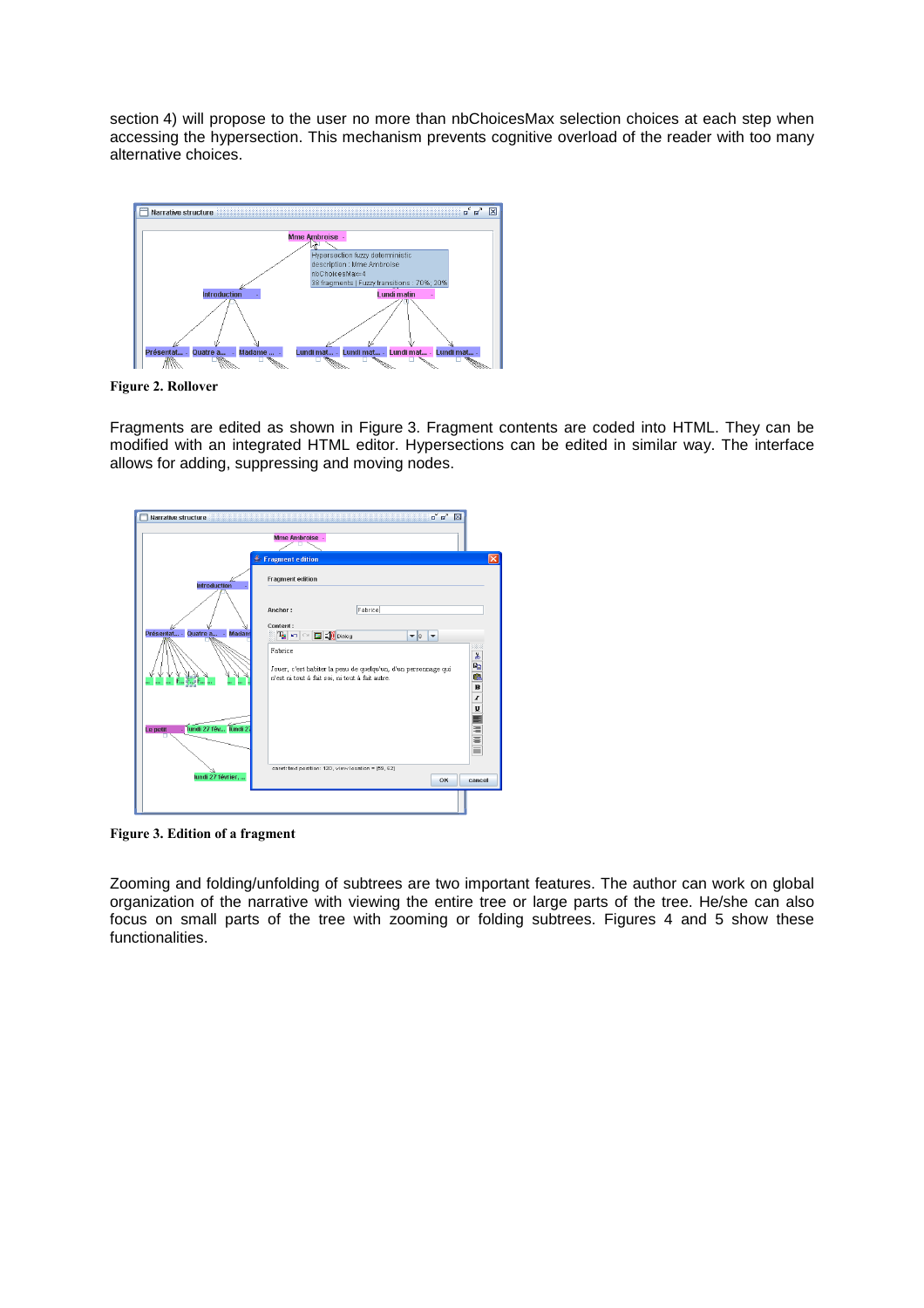

### **Figure 4. Folding**



**Figure 5. Zooming** 

Interactive narratives authored with this authoring tool are stored in an XML format. The authoring tool can import and export this format.

### **The reading module**

Reading an interactive narrative authored with the authoring tool described above requires a reader software. This reader tool imports an XML file and displays fragment contents to the user.

There are many ways reader softwares could manage interactivity with the user and render fragments contents. We describe in this section two reader tools we implemented in Java.

Whenever a user reads a hypersection-based interactive narrative, he/she eventually reads a sequence of fragments. The algorithm that determines what sequence of fragments (what fragments, in what order) a user actually reads is a non-deterministic algorithm. This means that at each execution step (that is: each time a fragment is being selected for being displayed to the user), there is a set of fragments that are candidate for being selected next (this set is the set of successor fragments of the top level hypersection in the hierarchy). Interactivity can occur at this level: the user can be asked to select a fragment among the set of fragments candidates.

#### A non-interactive reader

Let us consider a simple reading tool where fragment selection is made by the machine on random bases. No user action is required. We then obtain some kind of a narrative generator: each execution of such a reading tool results into some randomly generated particular ordering of fragments that can then be put together into a single linear document. Let us notice that every ordering this generator can produce is obtained with the non-deterministic algorithm mentioned above. This means that every such ordering is consistent with the hierarchy of hypersections, and especially with behaviors of hypersections.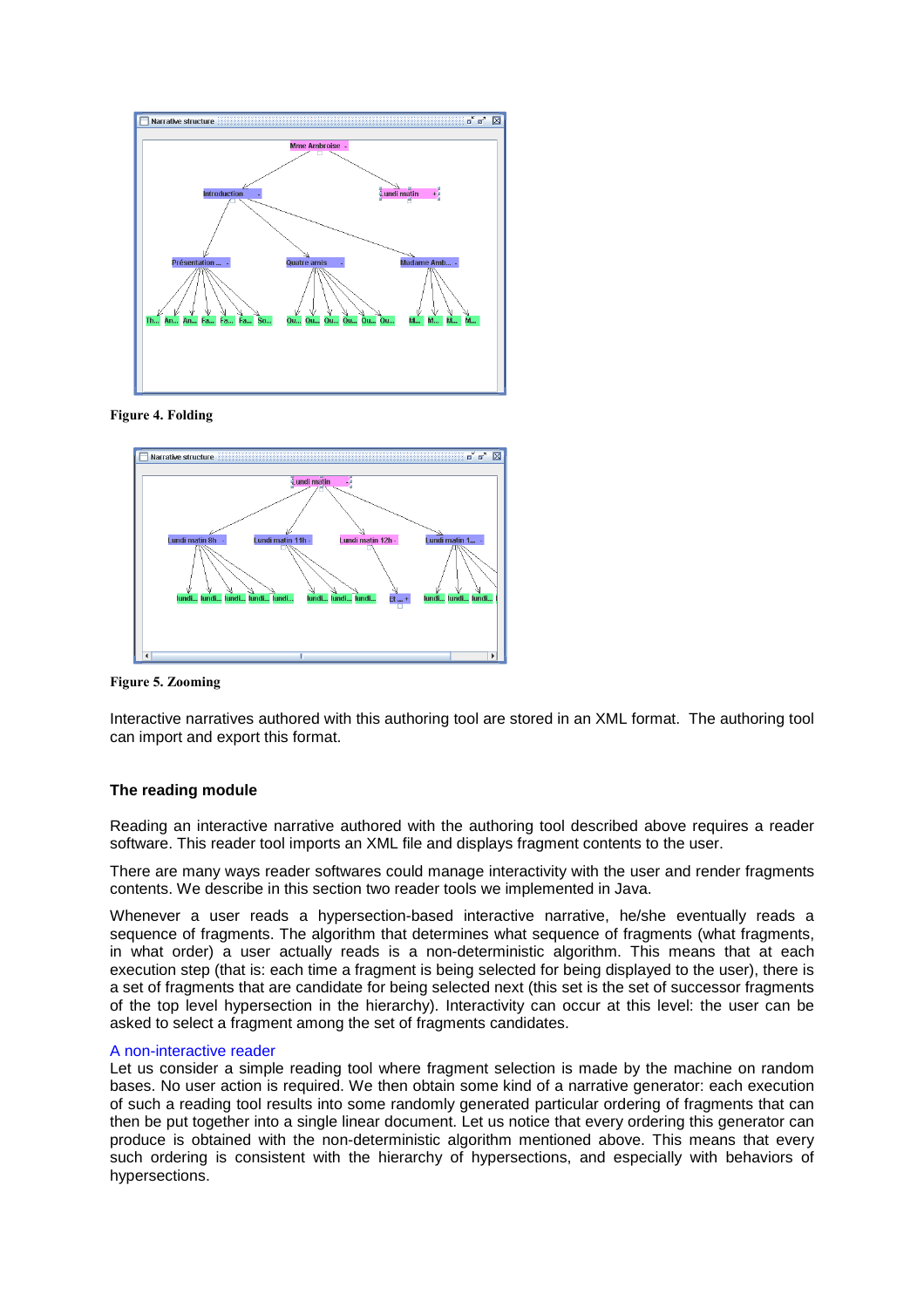#### An interactive reader

Interactive reading tools let the user, at each reading step, choose among a set of fragments candidates. Such reading tools are thus composed of two parts: a fragment viewing interface and a selection device.

The viewing interface is responsible for displaying fragments. In our current implementation of the hypersection framework, fragment contents are coded in HTML (without links: HTML is here only used to format fragment contents). The viewing interface is thus a simple HTML viewer.

The selection device is responsible for letting the user select the next fragment to be displayed. Many selection interfaces can be imagined. Figure 6 shows the 3D selection devices we implemented in Java3d. The user manipulates (rotates) the 3D sphere with the mouse. He/she then clicks to select an "anchor". The corresponding fragment is displayed in the fragment-viewing interface, and the selection device is refreshed with new anchors (from the new set of fragments candidates).

Let us make more precise the notion of anchor. In an interactive narrative setting, the reader must base interaction on some kind of prediction of what effect his/her selection (and more generally: his/her action) is likely to produce on the narration or on the fictional world. We decided to associate every fragment with what we call an anchor (by analogy with anchors in hypertext) because anchors bear a meaning that helps the reader making selection choices. In our current implementation, anchors, just like fragment contents, are coded in HTML. We expect however in future work developing a hypersection based framework where contents are actions and "anchors" are commands for actions, in such a way that reader softwares could involve virtual characters.



**Figure 6. A 3D selection device** 

#### **The structure visualisation module**

The structure visualisation module, initially designed for monitoring and feedback purpose for the author quickly appeared as a relevant module, on the reader's side (cf. next section). In the figure above, this module is used as a reading interface.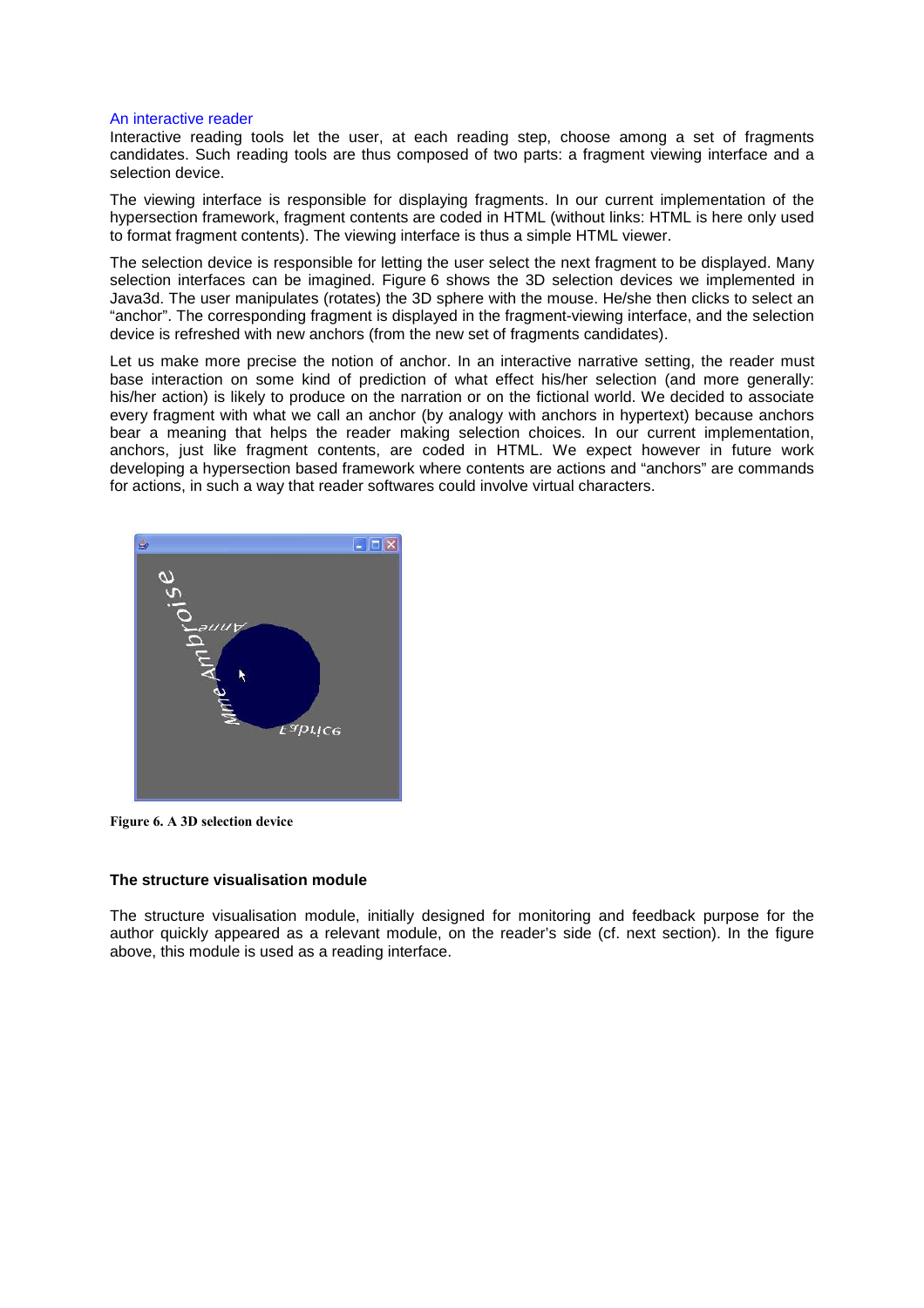

**Figure 7. The structure visualisation module.** 

# **PERSPECTIVES FOR COMPUTER-BASED LITERARY CREATION**

### **Reading of the text vs reading of the device ?**

As previously said, the structure visualisation module appeared as a relevant module for the reader. Indeed, it stages the reading process in a unique and innovative manner. The reader is able to combine the reading of the text and the reading of the device. He/she can enjoy the discovery of sophisticated mechanics for reading management. He/she can also realize that some unread fragments are still to be discovered. More generally he/she realizes that other trajectories are possible and can enjoy the re-reading of the piece.

Does this new approach present a risk of a displacement of the reader's interest in favor of the device, at the expense of the literature quality itself ? We hypothesise that the reading of the device is fully part of the reading pleasure.

### **A fragmentary literature**

Rencontre, as an experimental tool for electronic literature, is questioning the possibility of a nonlinear digital literature. Many researchers have already pointed out the links between the hypersection-based literature and the fragment. According to them, Hypertext would be a concrete expression of broken down texts. This analogical connection araises other questions and we can agree with Jean Clement to say that « Hypertext is halfway between the fragment and the linear text ». Although, Rencontre is not a simple hypertext. As an interactive writing tool for non-deterministic narratives, it changes the relation between the digital text and the fragment in many ways.

If we consider a fragment from a scriptural perspective as « a discursive unit that is independent from the linear writing and reading, but whose independency is not compatible with the piece as a whole  $v^2$ , then Rencontre belongs to this genre. From the writing perspective itself, there is a fragmentation of the narrative's fragments. This fragmentation lies in the launch of a non linear narrative carried out by internal functionalities of the tool. The hypersection provides the author with giving access to the reader to fragments to define properties that will define the behaviours of the hypersections.

Therefore this random order oscillating between opening and closing demonstrates the practice of a fragmentary writing. The fragmentary genre belongs to a provoked and organised plurality.

 2 Angé Caroline, « La question du sens. Ecrire et lire le fragment. Du texte à l'hypertexte, Thèse de doctorat, Université Paris 13, 05.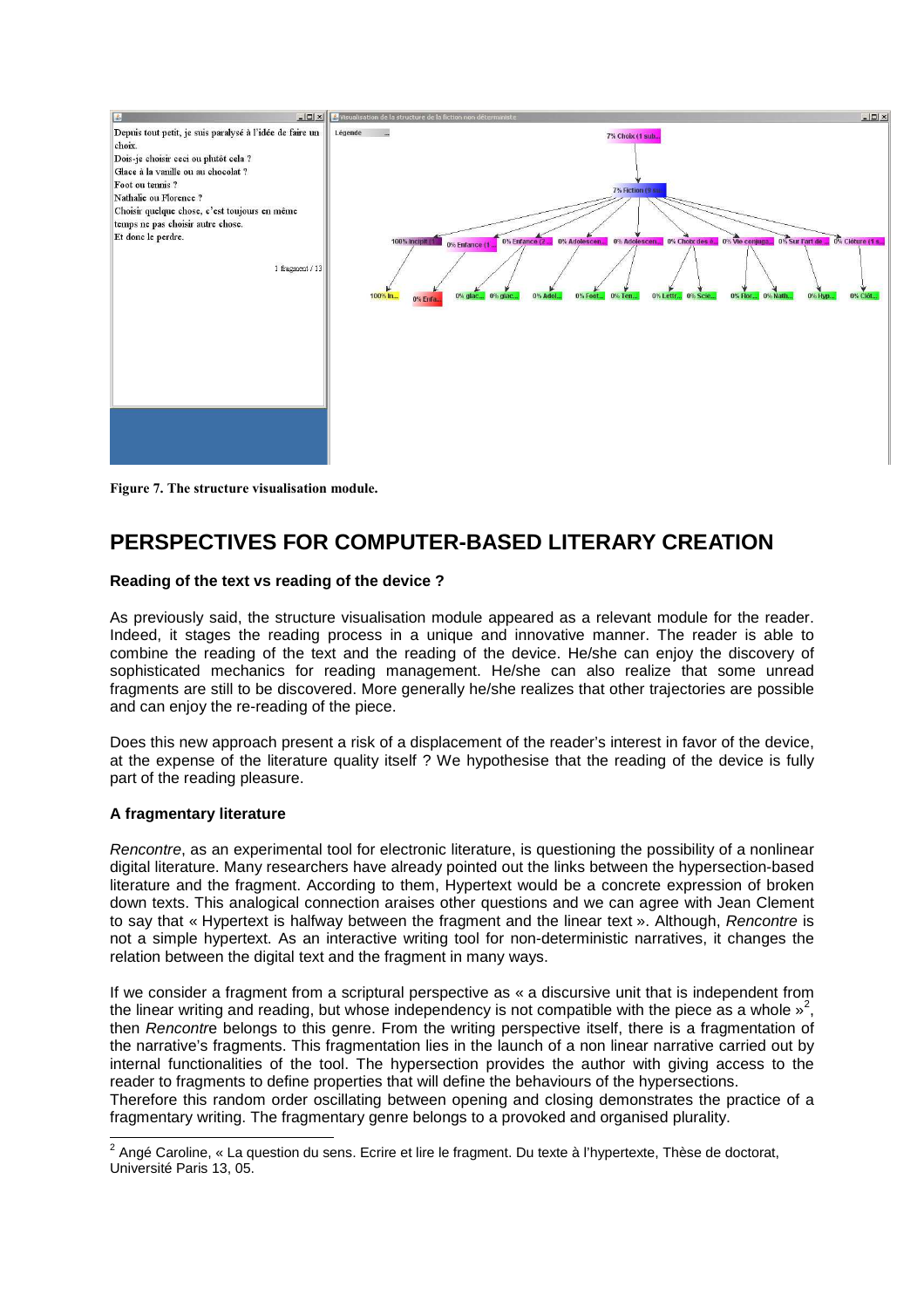Futhermore, the impact of this tool crystallizes the relation to the fragmentary aesthetics. How the fragment appears and how it itself relies on the appearance of "untied" and "caught up", on the part and the whole. The structure visualization device, associated with a reading mode, shifts the fragmentary aesthetics from the text towards the reader. The reflexivity created by this reading mode generates a negotiated fragmentation. The selected narrative sequences give the reader a control on the text appearance while building up a new text. The potential manipulations like the unfolding/refolding of the structure –fragmentory reading interface- correspond to this work of elaborating links left to the interpretation of the reader.

We can wonder if the reading supported by this tool leads to a new reading cooperation in the digital fragmentary literature.

At last, from a morphological perspective, the spaciality of the text produced via the 3D interface is a symbol of the visual game of the fragmentary aesthetics. Beyond the symbolical dimension, the fragment is staged as it is. The visual and narrative tool gives to a certain extent a visual existence to the text fragments… The fragment is upgraded as an image.

#### **Chance and meeting : towards a randomness literature**

The concept of random is very old, but its introduction into contemporary arts is due to the discovery of its epistemological importance in modern science. If Einstein could still argue that "God does not play dice," the discoveries of quantum physics, fractal, complexity and chaos have changed our world view and have questioned the artists very early.

In the literary field, the first random works can be classified under the paradigm of combinatorics. The process is to offer the reader fragments of text the arrangement of which is indeterminate and which are designed so that any combination produces a reading effect. These effects of reading can range from pure deconstruction of meaning, as in Tzara, for example, to dizziness facing a process able to generate ad libitum readable texts as in Queneau or Perec works.

The arrival of computers in creative writing is contemporary (not a coincidence) with the rediscovery of combinatorics by members of the OULIPO in the sixties. The random selection of text fragments by the computer makes it a powerful machine to read / write combinatorial works. The first programs were content with aligning words or phrases drawn randomly in a textual database. Thereafter the authors have sought to introduce coherence in the statements generated by the machine, using algorithms inspired by generative grammar or textual grammar.

Other works, inspired by cybernetics, have sought to make the reader a partner of the author and of the programme in the establishing of texts given to read on the screen. The most popular form of this interactivity in the field of literature has long been hypertext. In works of literature hypertext, it is no more randomness which is the basics of reading, but rather the serendipity, understood as the process of finding something interesting unexpectedly, seeking something else, or even without knowing what you are looking for. This concept often invoked scientific research finds its equivalent in literature in the notion of chance. The surrealists had made it a cornerstone of their approach to the poetic as "*hasard objectif*," the unexpected realization of an unconscious desire. There is, in reading a hypertext writing, something of this chance encounter, the reader clicking on a link in anticipation of the text to come, but uncertain about what will be given to read.

From a certain point of view, the software Rencontre plays with these two distinct but related concepts that are randomness and chance. At first glance it appears as a hypertext, including its 3D version. At each step, the reader is invited to select the continuation of the story by clicking on a link. He/she moves warily forward, drawing a narrative journey in which he/she feels involved. But unlike a hypertext, the story he discovers is the same whatever his/her reading choices. Only the narrative of this story is variable, depending jointly on the random function of the computer that provides links and on the choices of the reader who clicks them. For the author, this is a new challenge: he/she must both abandon the total control of his narrative while controlling the randomness of the machine. The software Rencontre provides the author with the means to meet this challenge and presents the reader with the pleasure to discover a variable narrative in which reading turns into playing.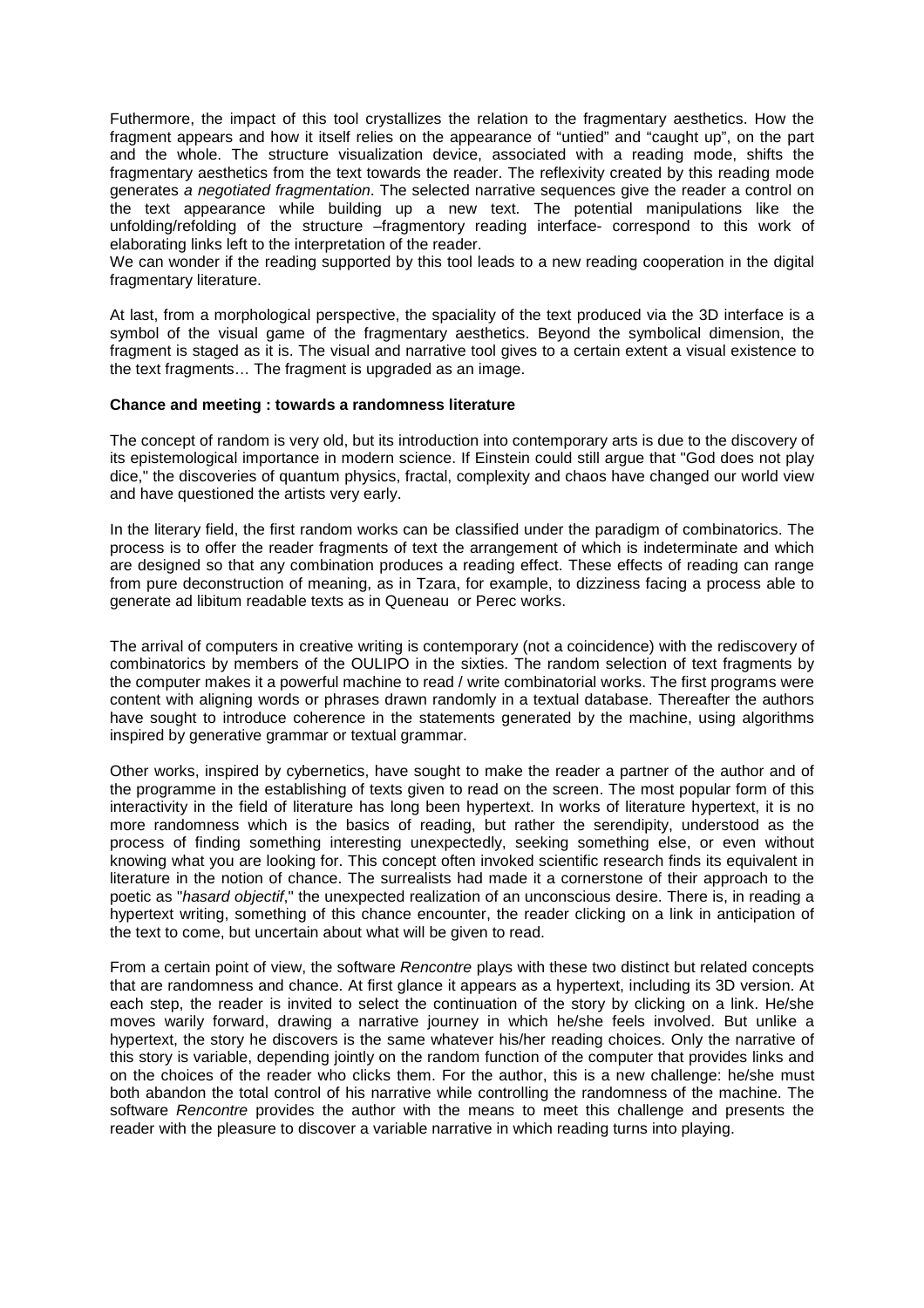## **CONCLUSION**

Rencontre is an experimental tool for electronic literature. A graphical authoring tool and a reading tool with a simple 3D interaction device were implemented in Java. We authored a short interactive fiction and we are currently working with a professional author on a longer fiction.

This ongoing project will now develop in several directions. Once the new fiction will be finished, two kinds of evaluations will be conducted. From the author point of view, the usability of the authoring tool and the conceptual model of hypersections will be assessed (via interviews), in order to refine the tool and possibly develop new metaphors of authoring with hypersections. This evaluation takes place in an iterative design, in which the authoring tool and the engine are refined while new art pieces or demos are produced. From the reader point of view, the digital narrative will be tested on a panel of readers, in order to evaluate how the readers perceive the hypersection-based underlying model. In particular, we hypothesize that the user might perceive the difference between a simple graph and the hypersection-based model, the main contribution of the model being for the authoring process.

Further research and development is also needed on the reader tools. Indeed, the way the reader can both navigate the fragments and visualize them has a deep impact on the whole reader experience. Our goal is to provide a panel of different tools, customizable by the author, in order to enhance author's expressive power within the proposed framework.

The proposed tool opens new perspectives to computer-based litterary creation, since it opens a certain form of procedural writing to non computer expert authors. In particular, the visualisation of the structure for the reader provides the author with the opportunity to invent new discursive strategies.

### **ACKNOWLEDGMENTS**

This research is supported by the Maison des Sciences de l'Homme Paris-Nord, the Laboratoire Paragraphe of Paris 8 University, and by the Institut Universitaire de Technologie de Montreuil.

### **REFERENCES**

- [1] Aristotle, 330 BC. The Poetics. Mineola, New York: Dover, 1997.
- [2] Balet O., INSCAPE: An authoring platform for interactive stories, in "Virtual Storytelling. Using Virtual Reality Technologies for Storytelling" (Marc Cavazza, Stéphane Donikian Eds.), Lecture Notes in Computer Science 4871, Springer 2007
- [3] Bates, J., Virtual Reality, Art, and Entertainment. In Presence: The Journal of Teleoperators and Virtual Environments, -1(1), MIT Press, Winter 1992.
- [4] Bernstein M. Storyspace 1. In Proceedings of ACM Conference on Hypertext and Hyper-media, College Park, Maryland, 2002.
- [5] Bremond, C. 1974. Logique du récit. Paris: Seuil.
- [6] Cavazza, M., Lugrin J-L., Pizzi, D., and Charles, F., 2007. Madame Bovary on the Holodeck: Immersive Interactive Storytelling. ACM Multimedia 2007, Augsburg, Germany.
- [7] Cavazza, M. and Pizzi, D., Narratology for Interactive Storytelling: a Critical Introduction. 3rd International Conference on Technologies for Interactive Digital Storytelling and Entertainment, Darmstadt, Germany, December 2006.
- [8] Cavazza M., Charles F., Mead S.J., Character-Based Interactive Storytelling. In IEEE Intel-ligent Systems 17(4): 17-24, 2002
- [9] Donikian, S., Portugal, J.-N. Writing Interactive Fiction Scenarii with DraMachina, in Pro-ceedings of TIDSE'04, 2nd International Conference on Technologies for Interactive Digital Storytelling and Entertainment, Darmstadt, 2004.
- [10] Gordon A. S., Authoring Branching Storylines for Training Applications. Proceedings of the 6th international conference on Learning sciences, 2004.
- [11] Joyce M., Afternoon, A story, Ed. Eastgate Systems, Watertown (Massachusetts), 1990.
- [12] Kendall, R., Réty, J.-H. Toward Organic Hypertext. In Proceedings of ACM Conference on Hypertext and Hypermedia, San Antonio, 2000.
- [13] Kendall, R., Réty, J.-H. Connection Muse. Web-based hypertext poetry and fiction authoring system. Developed from 1999 to 2001. http://www.wordcirtuits.com/connect
- [14] Mateas M. A preliminary poetics for interactive drama and games. In proceedings of SIGGRAPH, 2001.